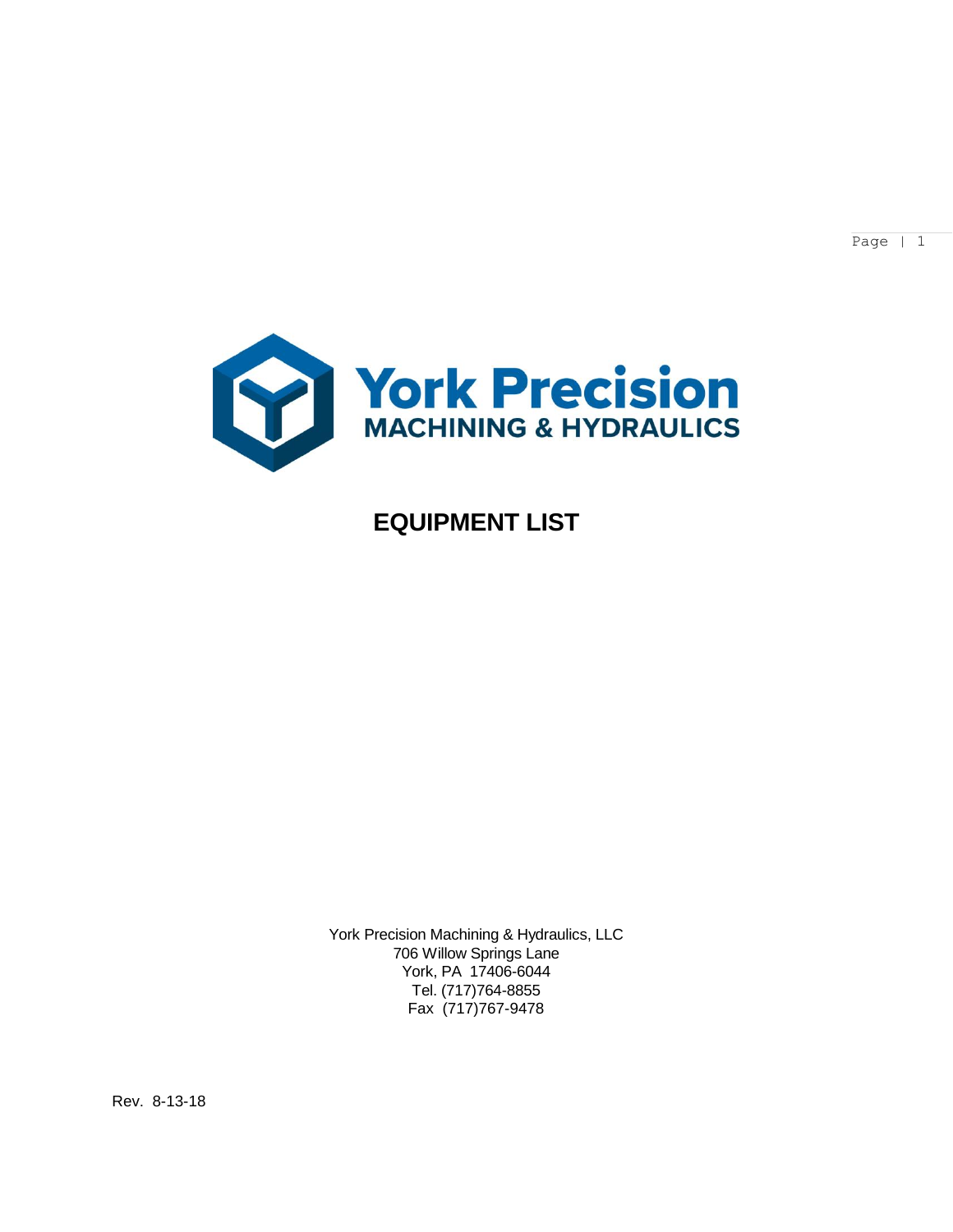#### **CNC EQUIPMENT HIGHLIGHTS**

OKUMA CNC LATHE 49.21" between centers 24" dia. turning capacity;  $0 - 4-1/2$ " dia. steady rest 12 Position live tooling capability Thread milling capability Interfaced to DNC Shop Floor Network 3-D Graphics

OKUMA CNC LATHE 60" between centers, 22" dia. turning capacity,  $0 - 8$ " steady rest 12 stations interfaced to DNC shop floor network

OKUMA FLAT BED CNC LATHE 236" between centers 43" dia. swing, 27" dia. swing over the carriage 2 turrets, 8 stations each Steady rests from 6" – 22.5" dia. Interfaced to DNC shop floor network

OKUMA DOUBLE COLUMN MACHINING CENTER Travels: "X" – 157.48", "Y" – 78.75", "Z" – 17.72" w/45.28" of crossrail travel 70 tool capacity, 4 axis 30 RPM to 6000 RPM 5 face machining capability Auto gauging Auto tool breakage detection NURBS technology Thru the spindle coolant DNC w/500 MEG memory

VISION WIDE DOUBLE COLUMN VERTICAL MACHINING CENTER Travels: "X" – 165.35", "Y" – 90.55", Z – 36.22"/40.16" Spindle: Nose to Table – 5.9" – 42.13", Center to Column – 15.35", Distance Between Columns – 94.49" Spindle Speed: 50~4500/6000 RPM Tool Storage Capacity: 60 Options Machine Options: X, Y, Z Scales; Coolant Through Spindle; 4<sup>th</sup> & 5<sup>th</sup> Axis Electronics; Oil Skimmer; Mist Coolant Cutting System; Manual 90° Head; Manual Universal Head; Semi-Autohead; Programmable 5° Right Angle Head; 200 or 300 mm Riser Block; Tool Touch Probe; Spindle Probe

OKUMA HORIZONTAL MACHINING CENTER Travels: "X" – 39.37", "Y" – 35.43", "Z" – 39.37" 60 tool capacity, CAT 50 2 Pallets each 600 MM Square "B" Axis 1 degree increments 6000 RPM spindle Auto gauging Auto tool breakage detection Thru the spindle coolant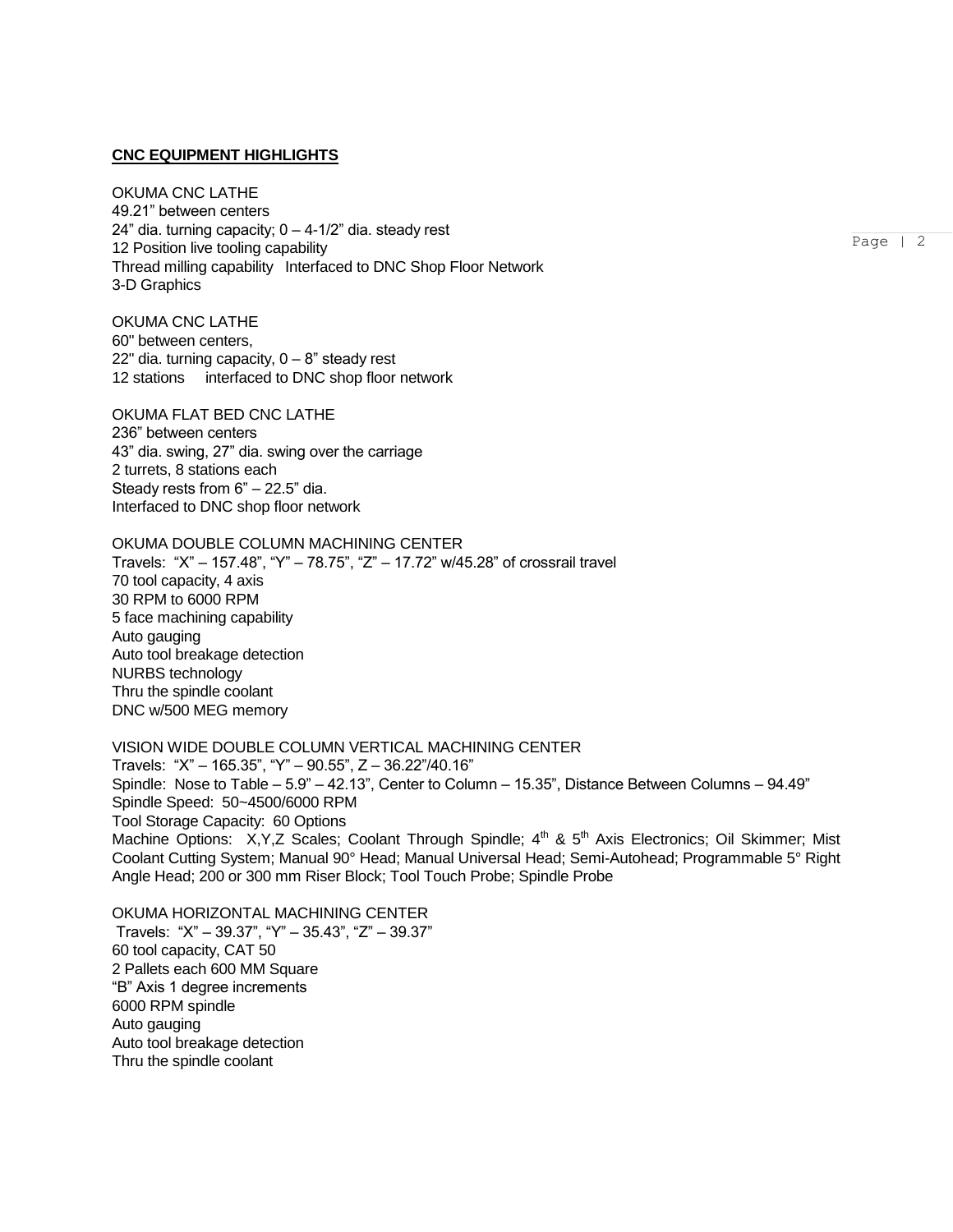## **CNC EQUIPMENT** - Cont'd.

OKUMA VERTICAL MACHINING CENTER 20 Tools

(2) OKUMA CNC LATHE 19.68" between centers 12.20 dia. turning capability Barfeed Interface Parts Catcher

## **INSPECTION EQUIPMENT HIGHLIGHTS**

MAGNAFLUX MAGNETIC PARTICLE INSPECTION UNITs (2) and DEMAGNETIZER

ZEISS COORDINATE MEASURING MACHINE 28" x 48" Table, SPC Package Program Calypso Software, Full scanning capability

JONES & LAMSON OPTICAL COMPARATOR 30" w/digital Readout and Quadra Check

MITUTOYO – SURFACE ROUGHNESS TESTER w/Printer

HAWKEYE PRECISION BORE SCOPE Six Decimal Place Reading

ZEISS MICROSCOPE

SPI DIGITAL HARDNESS TESTER PORTABLE HRC

2 GRANITE SURFACE PLATES, Rahn 60"x120"x16' and 36"x60'x9.5"

and a variety of other equipment and capabilities

### **MATERIAL HANDLING HIGHLIGHTS**

YALE THREE-STAGE STACKER, Electric

CLARK PROPANE OPERATED FORK LIFT TRUCK

4' x 4' TOLEDO PLATFORM SCALE

1-TON ACCO ELECTRIC HOIST Mounted on Jib Arm

(2) 1-1/2-TON WRIGHT ELECTRIC CHAIN HOIST Mounted on Jib Arm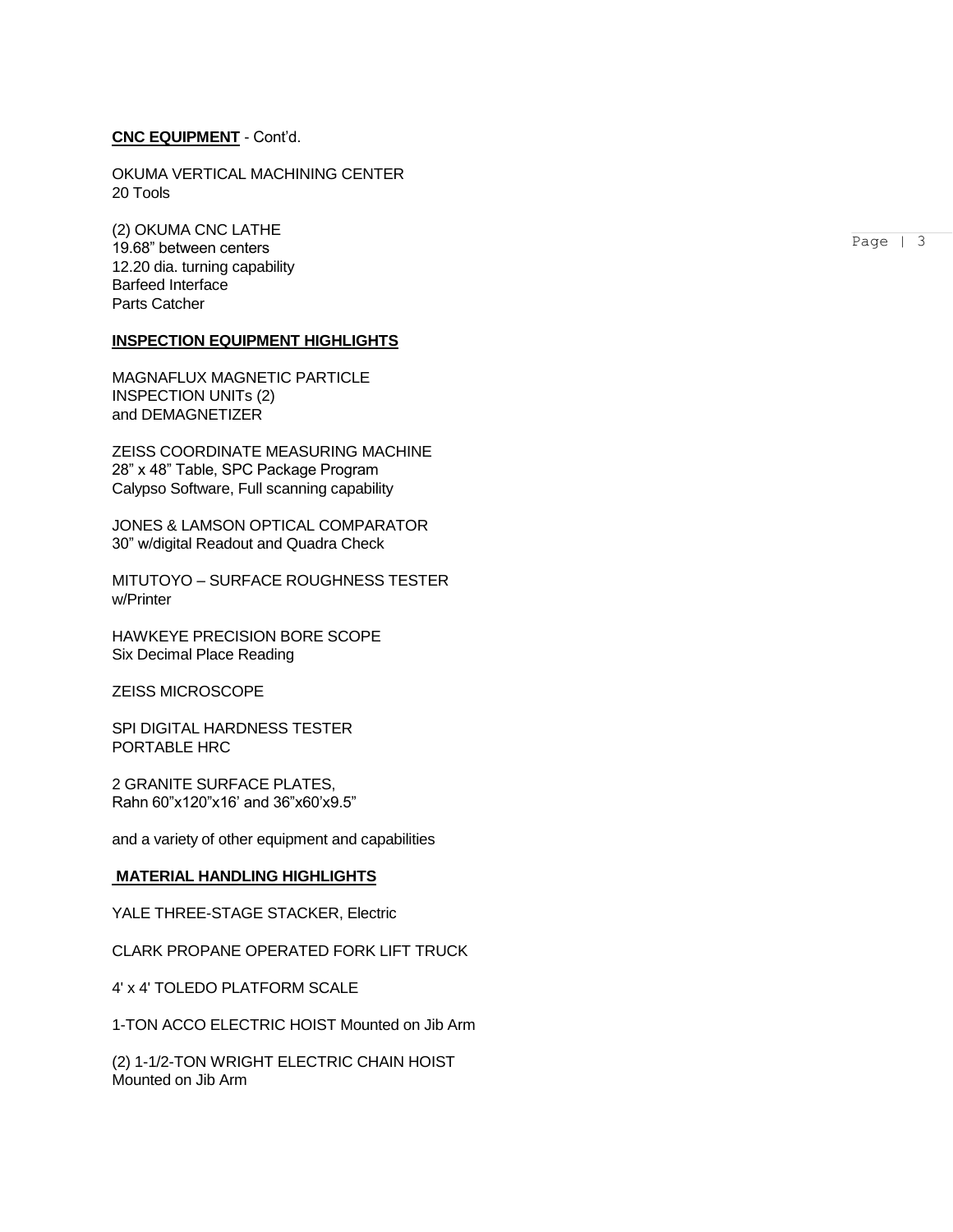## **MATERIAL HANDLING** - Cont'd.

(2) 1-1/2 TON ACCO ELECTRIC CHAIN HOIST Mounted on Jib Arm

2-TON ACCO ELECTRIC CHAIN HOIST Mounted on Jib Arm

1-TON HITACHI ELECTRIC CHAIN HOIST Mounted on Jib Arm

10-TON SHAW BOX OVERHEAD BRIDGE CRANE (2 EA.) Double Girder, Soft Touch Controls 50' Span

Safety First: Cranes and hoists throughout facility, including each work area, with proper training and maintenance. No employee manually lifts over 15 lbs.

### **MACHINE SHOP HIGHLIGHTS**

DOALL VERTICAL BAND SAW, With Butt Welder and Tilting Table

60-TON YORK PRECISION MACHINING & HYDRAULICS (YPMH) HYDRAULIC FORCING FIXTURE

HONING UNIT, Maximum Stroke 8', up to 10" diameter and Power Unit with Hydraulic Unit and Coolant with Sunnen Head

SUNNEN HONE

One more hone?

10" CINCINNATI DOUBLE END PEDESTAL GRINDER

6" DOUBLE END PEDESTAL GRINDER

SIZE 3 BLACK DIAMOND DRILL POINT GRINDER,

BOYAR SCHULTZ HAND FEED SURFACE GRINDER, With 5" x 10" Magnetic Chuck and Rectifier,

17" x 54" CINCINNATI HYDRASHIFT GEARED HEAD ENGINE LATHE Spindle Speeds to 980 RPM, with 3-Jaw Chuck, 2-Axis Digital Readout

BRIDGEPORT VERTICAL MILLING MACHINE, 9" x 42" Table, complete with Acu-Rite III 2-Axis Digital Readout, Power Feed to Table, Tibon Hard Ways

BRIDGEPORT VERTICAL MILLING MACHINE, Complete with Shaping Attachment, Power Feed to Table

1" DELTA BELT SANDER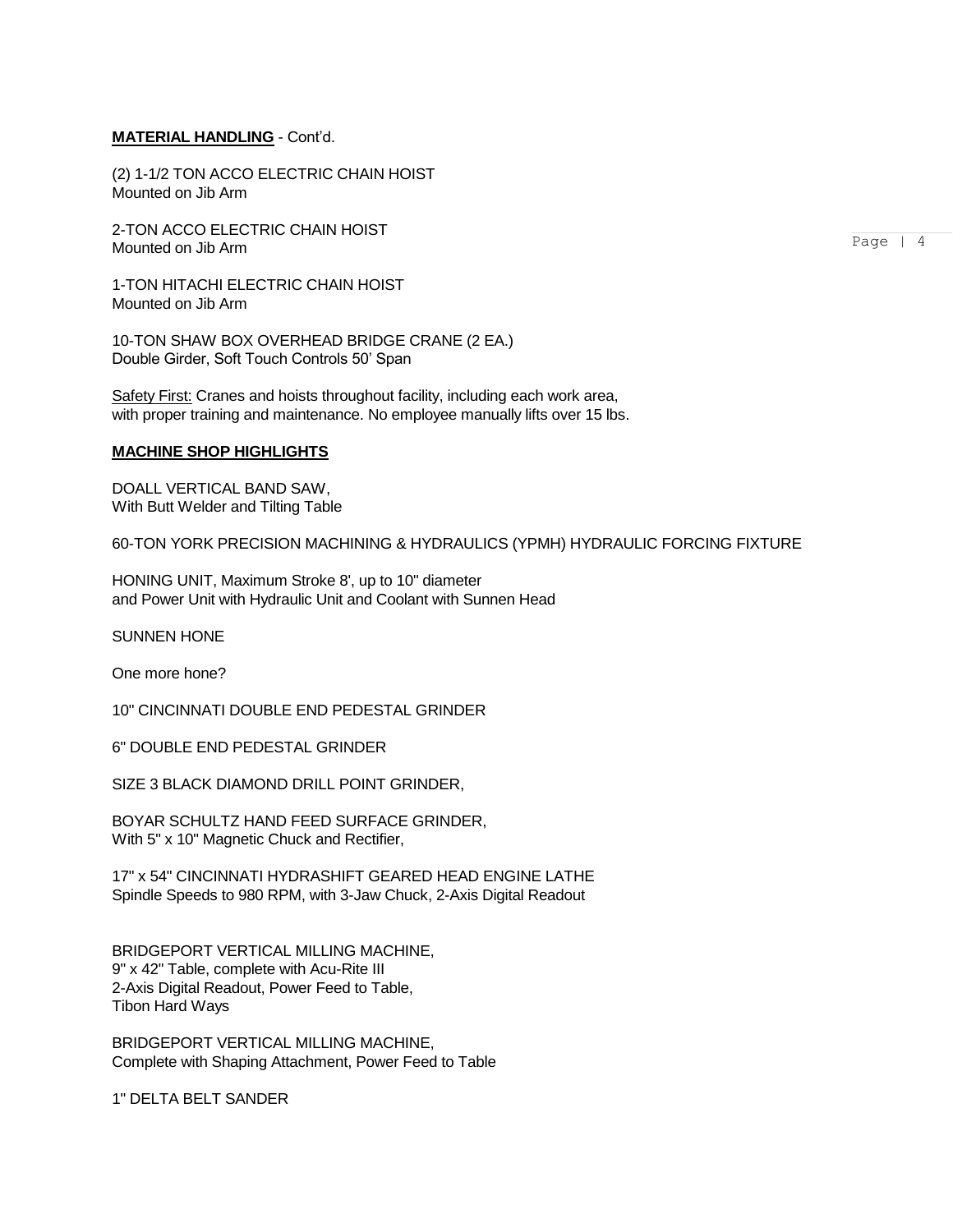## **MACHINE SHOP** – Cont'd.

## GREENERD HYDRAULIC ARBOR PRESS

10" X 24" JET BENCH TYPE LATHE, with 3-Jaw Chuck

17" ROCKWELL FLOOR TYPE DRILL PRESS

20" x 192" CINCINNATI GEARED HEAD ENGINE LATHE, with Risers – Actual Swing 36", Spindle Speeds 16 – 640 RPM, with 4-Jaw Chuck, Taper Attachment, Steady Rest

JOHNSON HORIZONTAL BAND SAW

8" TYPE BG8 PORTER CABLE WET-DRY BELT SANDER,

BEHRINGER SAW Fully Automatic, Bundling Capabilities 17.7" Dia. Capacity, 17" Sq. Capacity

MAKITA PORTABLE ABRASIVE CUTOFF SAW

3" PORTER CABLE BELT SANDER

MILLER MIG WELDER

LINCOLN TIG WELDER

6" DOUBLE END BENCH GRINDER

15" WALKER TURNER BENCH TYPE DRILL PRESS

SUNNEN Horizontal Honing Machine 24" dia. Capacity x 18 Ft. Stroke

50-HP AIR COMPRESSOR, With Air Receiving Tank & Dryer

(3) GRAYMILLS PARTS WASHERS

YORK PRECISION MH FORCING PRESS

30-TON GARAGE TYPE ARBOR PRESS

NO. 2 GREENERD ARBOR PRESS

and a variety of other equipment and capabilities

### **PAINT AREA HIGHLIGHTS**

JBI DOWNDRAFT SPRAY BOOTH 20x40' with baking capacity (1) ELECTROSTATIC SPRAY GUN & POT, QUANTITY OF RACKS, (4) PAINT SCREENS, AIR RECIRCULATING SYSTEM, CABINETS, PAINT SHAKER